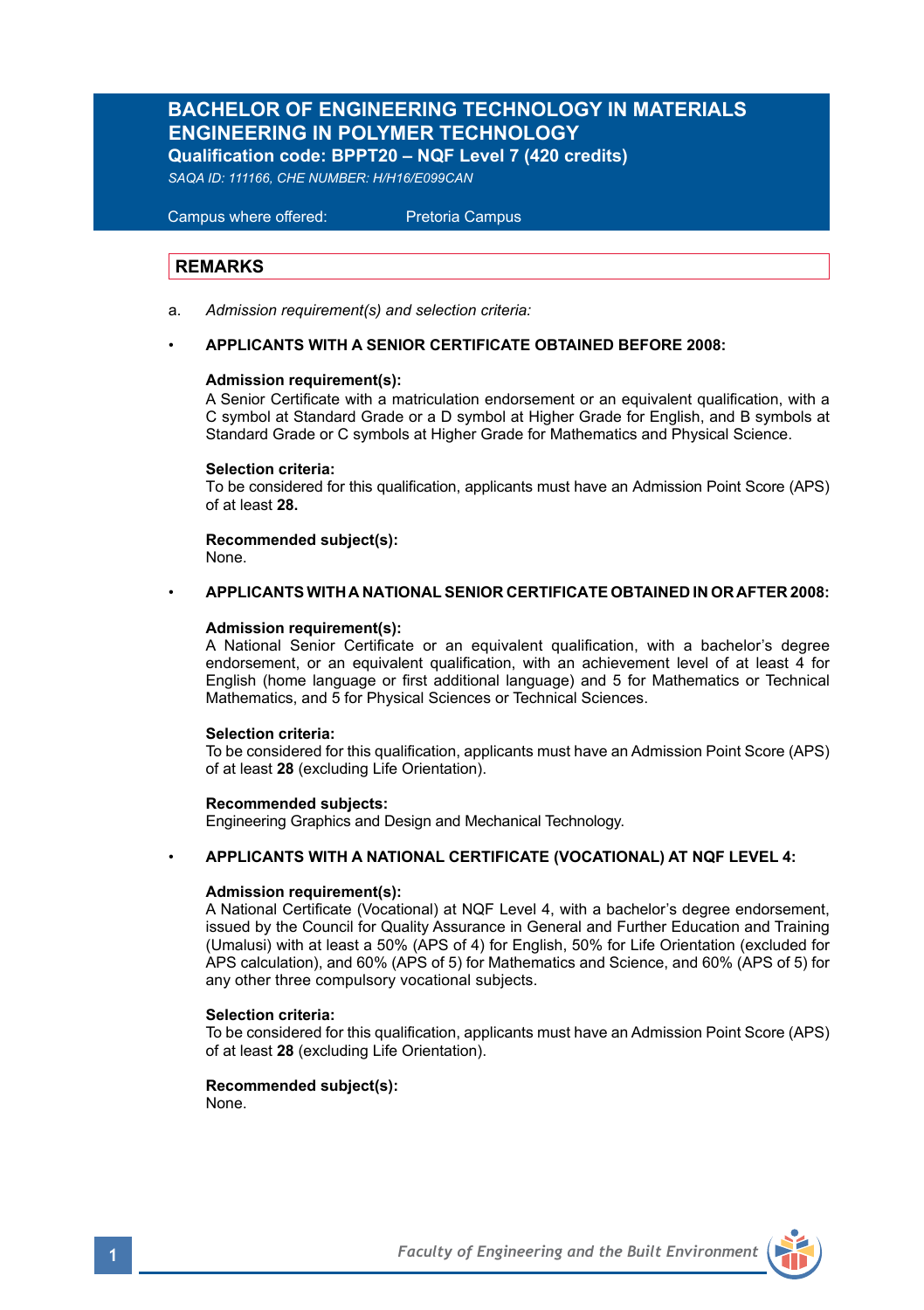## • **APPLICANTS WITH A NATIONAL N CERTIFICATE/NATIONAL SENIOR CERTIFICATE AS PUBLISHED IN REPORT 191: N3 (NQF LEVEL 4):**

### **Admission requirement(s):**

A National Senior Certificate or a National N Certificate with languages as published in Report 191: N3 (NQF Level 4) issued by both the Department of Higher Education and Training (DHET) and the Council for Quality Assurance in General and Further Education and Training (Umalusi), with at least 50% for English, Mathematics N3, Engineering Sciences N3 and any other two additional subjects.

### **Selection criteria:**

To be considered for this qualification, applicants must have an Admission Point Score (APS) of at least **28**.

**Recommended subject(s):** None.

### **• APPLICANTS WITH A N6 CERTIFICATE IN A RELATED ENGINEERING FIELD AS PUB-LISHED IN REPORT 191: N6:**

### **Admission requirement(s):**

A N6 Certificate in a related Engineering field as published in Report 191: N6 issued by both the Department of Higher Education and Training (DHET) and the Council for Quality Assurance in General and Further Education and Training (Umalusi), with an average of at least 60% for the qualification, and successful completion of an English Language Proficiency Assessment (done by the University).

### **Recommended subject(s):**

None.

### • **APPLICANTS WITH QUALIFICATIONS ON THE HIGHER EDUCATION QUALIFICATION SUB-FRAMEWORK (HEQSF) OFFERED BY UNIVERSITIES OF TECHNOLOGY:**

The applicant will be considered for admission to the programme, if any of the following qualifications has been completed:

- Higher Certificate in Materials Engineering in Polymer Technology (NQF Level 5 140 credits): with an average of at least 60% for the qualification.
- Advanced Certificate in Materials Engineering in Polymer Technology (NQF Level 6 140 credits): with an average of at least 60% for the qualification.
- Diploma in Materials Engineering in Polymer Technology (NQF Level 6 280 credits): with an average of at least 55% for the qualification.
- National Diploma: Polymer Technology (NQF Level 6 3,000 credits): with an average of at least 55% for the qualification.
- *b. Assessment Procedure:*

No further assessment will be done (except for candidates with a N4 Certificate). Applicants who achieve the minimum APS will be considered until the programme complement is full. All completed applications received within the published due dates will be ranked. After consideration of the Departmental Student Enrolment Plan, only the top ranking applicants will be selected. Once a programme is full, a waiting list will be in place to provide an opportunity for applicants to fill places of those who did not register on time. Applicants will be informed of their status per official letter from the Office of the Registrar, alternatively, they can check their application status on the TUT website, www.tut.ac.za.

- *c. Recognition of Prior Learning (RPL), equivalence and status:* See Chapter 30 of Students' Rules and Regulations.
- *d. Intake for the qualification:* January only.
- *e. Minimum duration:* Three years.

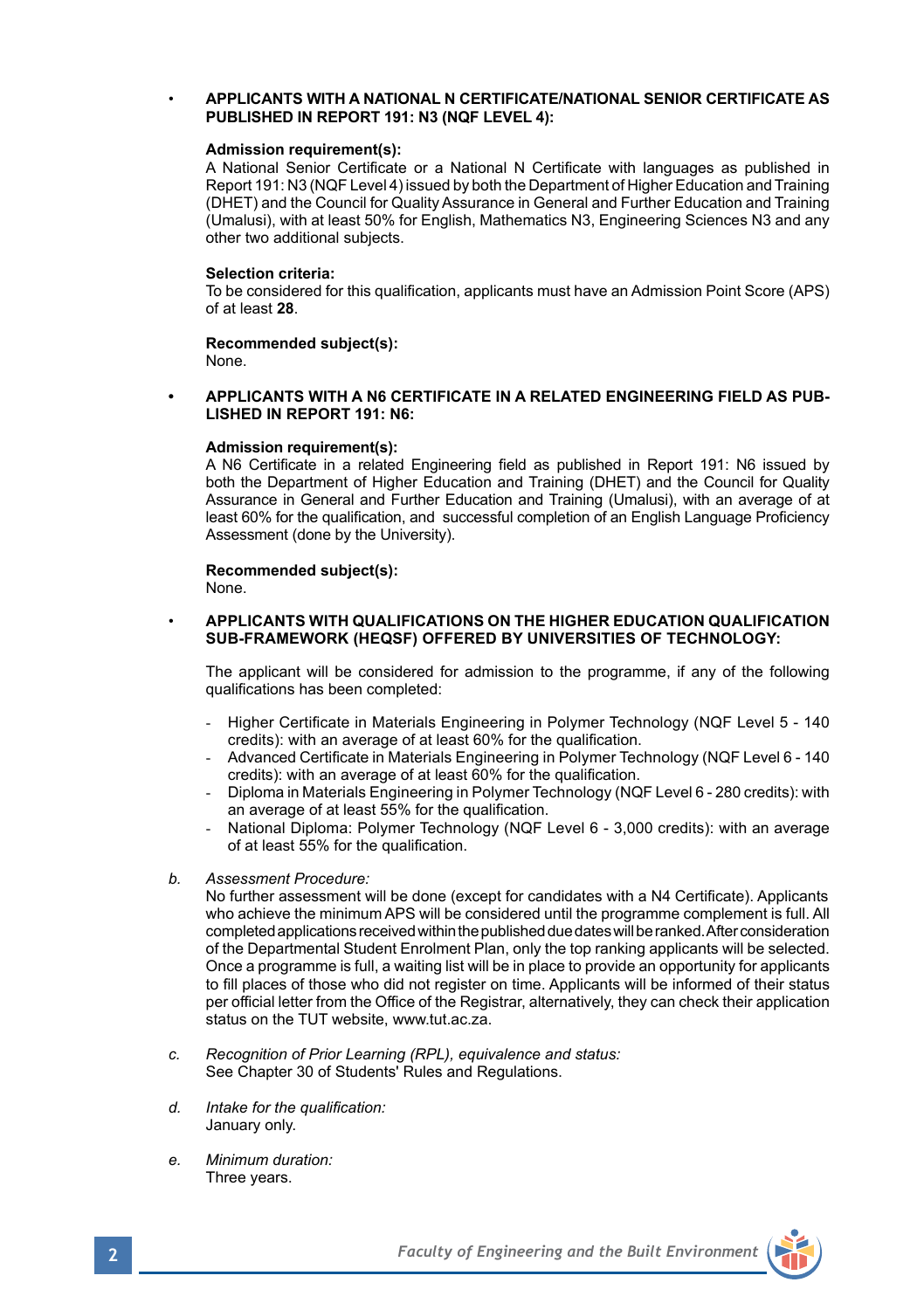*f. Presentation:*

Day classes. Working students with a National Diploma will be permitted to register for certain modules on a block-mode basis.

*g. Re-registration:*

A student may re-register for the module Plastics Design Project only with the permission of the Head of the Department. The purpose of the re-registration is to provide students with an opportunity to complete the project only, and not to redo it, should they fail the module.

*h. Exclusion and readmission:* See Chapter 2 of Students' Rules and Regulations.

Key to asterisks:

Modules are offered in block mode. Full details on the offering is available from the department.

# **CURRICULUM**

# **FIRST YEAR**

| <b>CODE</b>                                                              | <b>MODULE</b>                                                                                                                                            | <b>NOF-L</b>                    | <b>CREDIT</b>                        | <b>PREREQUISITE MODULE(S)</b>                                                                                                                                       |  |  |  |
|--------------------------------------------------------------------------|----------------------------------------------------------------------------------------------------------------------------------------------------------|---------------------------------|--------------------------------------|---------------------------------------------------------------------------------------------------------------------------------------------------------------------|--|--|--|
| <b>COL105X</b><br>COS105X<br>EMA105B<br><b>EGE105B</b><br><b>INL125C</b> | Computer Literacy*<br><b>Communication Skills</b><br><b>Engineering Mathematics I</b><br>Engineering Graphics*<br>Information Literacy (block<br>module) | (5)<br>(5)<br>(5)<br>(5)<br>(5) | (5)<br>(6)<br>(28)<br>(14)<br>(1)    |                                                                                                                                                                     |  |  |  |
| LFS125X<br>MEC105B<br><b>PTY105B</b>                                     | Life Skills (block module)<br>Mechanics*<br>Plastics Technology                                                                                          | (5)<br>(5)<br>(5)               | (2)<br>(28)<br>(28)                  |                                                                                                                                                                     |  |  |  |
| <b>FIRST SEMESTER</b>                                                    |                                                                                                                                                          |                                 |                                      |                                                                                                                                                                     |  |  |  |
| ORC115B                                                                  | Organic Chemistry                                                                                                                                        | (5)                             | (14)                                 |                                                                                                                                                                     |  |  |  |
| <b>SECOND SEMESTER</b>                                                   |                                                                                                                                                          |                                 |                                      |                                                                                                                                                                     |  |  |  |
| <b>SOA115B</b>                                                           | Strength of Material I*                                                                                                                                  | (5)                             | (14)                                 |                                                                                                                                                                     |  |  |  |
|                                                                          | TOTAL CREDITS FOR THE FIRST YEAR:                                                                                                                        |                                 | 140                                  |                                                                                                                                                                     |  |  |  |
| <b>SECOND YEAR</b>                                                       |                                                                                                                                                          |                                 |                                      |                                                                                                                                                                     |  |  |  |
| <b>CODE</b>                                                              | <b>MODULE</b>                                                                                                                                            | <b>NOF-L</b>                    | <b>CREDIT</b>                        | <b>PREREQUISITE MODULE(S)</b>                                                                                                                                       |  |  |  |
| EMA206B<br><b>PAS206B</b><br><b>PCO206B</b><br>PPT206B<br><b>TFL206B</b> | Engineering Mathematics II*<br>Probability and Statistics*<br><b>Plastics Conversion I</b><br>Plastics Part and Tool Design*<br>Thermo-Fluids*           | (6)<br>(6)<br>(6)<br>(6)<br>(6) | (14)<br>(14)<br>(28)<br>(28)<br>(28) | <b>Engineering Mathematics I</b><br><b>Engineering Mathematics I</b><br>Plastics Technology<br>Plastics Technology<br><b>Engineering Mathematics I</b><br>Mechanics |  |  |  |
| <b>FIRST SEMESTER</b>                                                    |                                                                                                                                                          |                                 |                                      |                                                                                                                                                                     |  |  |  |
| <b>PMI216B</b>                                                           | <b>Plastics Material Science I</b>                                                                                                                       | (6)                             | (14)                                 | Plastics Technology                                                                                                                                                 |  |  |  |
| <b>SECOND SEMESTER</b>                                                   |                                                                                                                                                          |                                 |                                      |                                                                                                                                                                     |  |  |  |
| PYC216B                                                                  | <b>Polymer Chemistry</b>                                                                                                                                 | (6)                             | (14)                                 | Organic Chemistry                                                                                                                                                   |  |  |  |
|                                                                          | TOTAL CREDITS FOR THE SECOND YEAR:                                                                                                                       |                                 | 140                                  |                                                                                                                                                                     |  |  |  |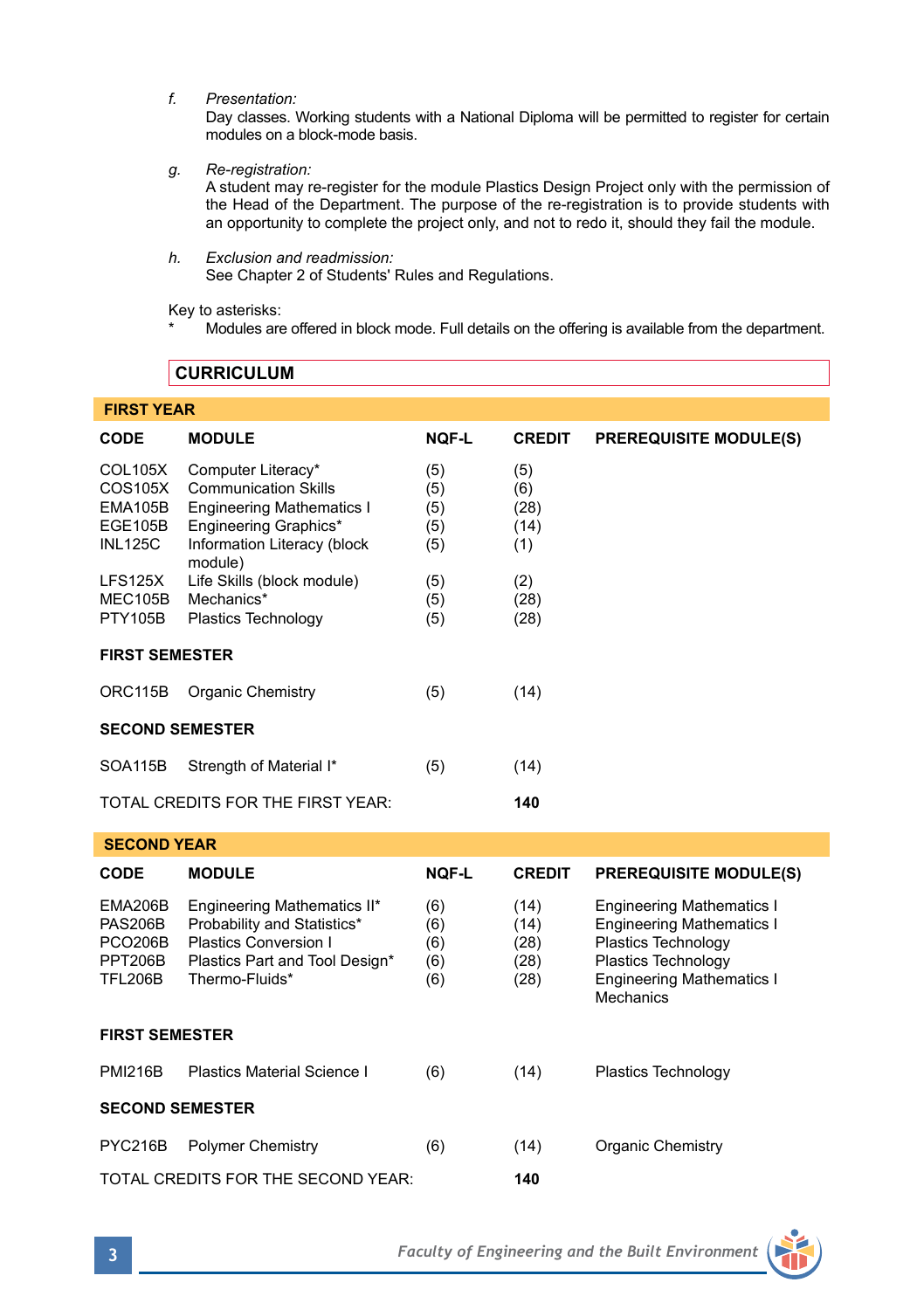| ٢ |  |
|---|--|

# **THIRD YEAR CODE MODULE NQF-L CREDIT PREREQUISITE MODULE(S)** PCO307B Plastics Conversion II\* (7) (28) Plastics Conversion I<br>PDP307B Plastics Design Project\* (7) (28) Plastics Part and Too PDP307B Plastics Design Project\* (7) (28) Plastics Part and Tool Design<br>PDP317R Plastics Design Project\* (7) (0) Plastics Design Project\* (7) (0) (re-registration) (first-semester module) PMI307B Plastics Material Science II\* (7) (28) Plastics Material Science I<br>SOM307B Strength of Materials II\* (7) (28) Strength of Material I SOM307B Strength of Materials II\* **FIRST SEMESTER** SCP216B Scientific Computing\* (6) (14) **SECOND SEMESTER** EPR317B Engineering Practice\* (7) (14) TOTAL CREDITS FOR THE THIRD YEAR: **140** TOTAL CREDITS FOR THE QUALIFICATION: **420**

# **MODULE INFORMATION (OVERVIEW OF SYLLABUS)**

The syllabus content is subject to change to accommodate industry changes. Please note that a more detailed syllabus is available at the Department or in the study guide that is applicable to a particular module. At time of publication, the syllabus content was defined as follows:

# **C**

# **COMMUNICATIONAL SKILLS (COS105X)** 1 X 2-HOUR PAPER

# *(Module custodian: Department of Chemical, Metallurgical and Material Engineering)*

To identify and apply basic competencies related to communicating in a technical or engineering environment. These competencies include presenting technical information to a variety of audiences, preparing technical reports, participating constructively in formal meetings and preparing a variety of business and technical documents. (Total tuition time: ± 40 hours)

# **COMPUTER LITERACY (COL105X) CONTINUOUS ASSESSMENT**

# *(Module custodian: End User Computing Unit)*

Students have to acquire foundational knowledge in Computing Fundamentals, essential digital skills in key applications based on Ms Office Suite (i.e. MS Word, MS Excel, MS PowerPoint, MS Visio Professional and MS Access) and network basics (i.e. MS Outlook and Internet). A complete syllabus and module outlines are described in the study guide. Students will do online exams that are mapped with SAQA and IC3 Essential Skills for Digital Literacy (International Certification). (Total tuition time: not available)

# **E**

# **ENGINEERING GRAPHICS (EGE105B) CONTINUOUS ASSESSMENT**

# *(Module custodian: Department of Mechanical and Mechatronics Engineering)*

Introduction to graphics communication. Dimensioning and tolerance practices. Geometrical construction. Orthographic projections. Machine drawing and introduction to computer aided design and Assemblies. (Total tuition time: ± not available)

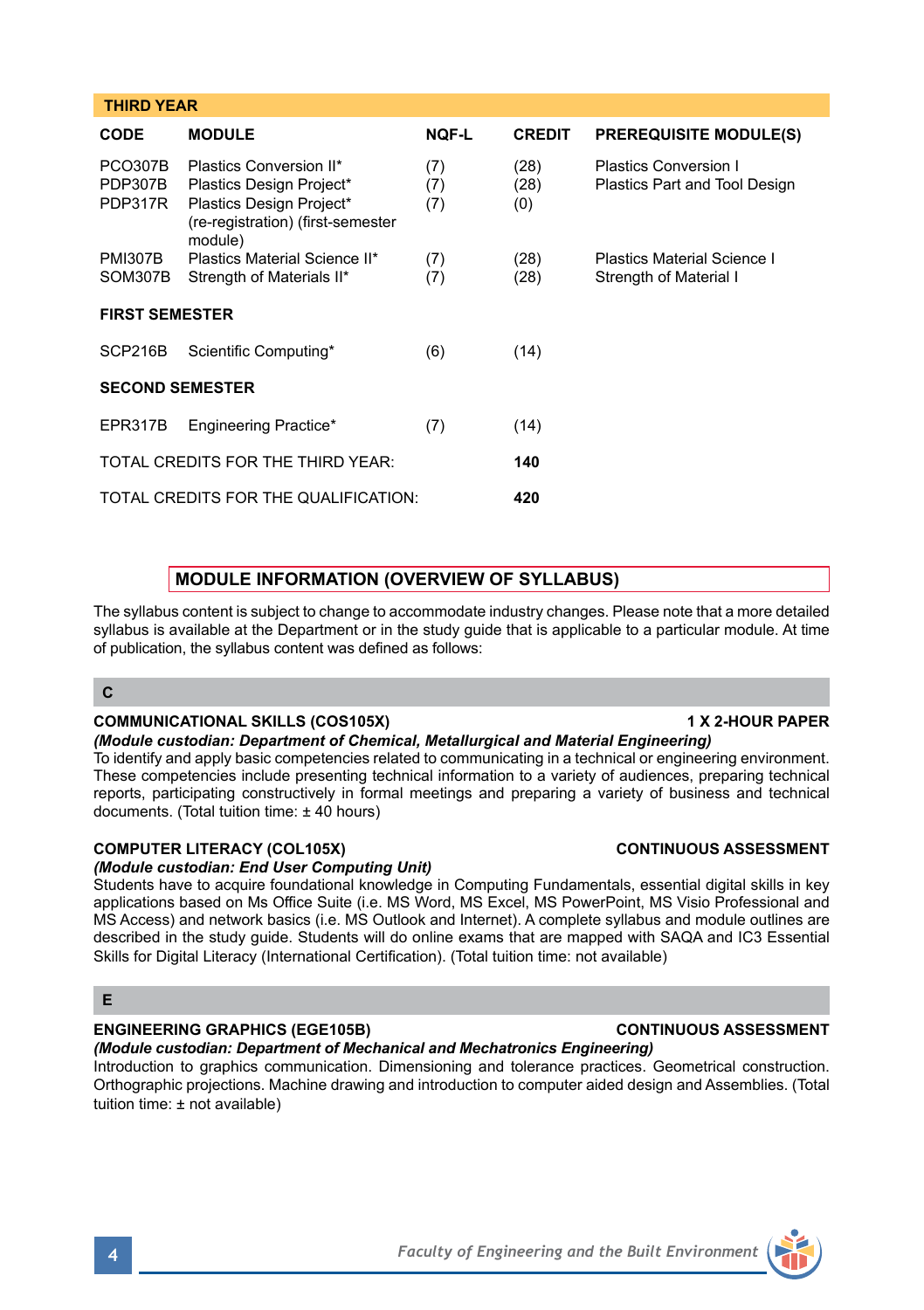# **ENGINEERING MATHEMATICS I (EMA105B) 2 X 2-HOUR PAPERS**

## *(Module custodian: Department of Mathematics and Statistics)*

Trigonometry, geometry, functions, complex numbers, vector algebra, matrices and transformations, singlevariable differentiation and integration, partial differentiation, multiple-variable intervals, introduction to differential equations. (Total tuition time: not available)

# **ENGINEERING MATHEMATICS II (EMA206B) 1 X 3-HOUR PAPER**

## *(Module custodian: Department of Mathematics and Statistics)*

Mathematical modelling, first-order ordinary differential equations (ODEs), higer-order ODEs, Laplace transforms, systems of ODE's, numerical solutions of ODEs, Sturm-Liouville problems, partial differential equations. (Total tuition time: not available)

# **ENGINEERING PRACTICE (EPR317B) 1 X 3-HOUR PAPER**

# *(Module custodian: Department of Electrical Engineering)*

Engineering Communication; Project Management; Management and Ethics; Contracts and Intellectual Property; Entrepreneurship. (Total tuition time: ± 95 hours)

## **I**

# **INFORMATION LITERACY (INL125C) CONTINUOUS ASSESSMENT**

*(Module custodian: Directorate of Library and Information Services)*

Introduction of information literacy. Development of a search strategy and application of a search string to search engines and academic databases. Evaluation of information sources. Ethical and legal use of information. (Total tuition time: ± 10 hours)

## **L**

## **LIFE SKILLS (LFS125X) CONTINUOUS ASSESSMENT**

## *(Module custodian: Directorate of Student Development and Support)*

Academic, personal and socio-emotional skills development for students in higher education. Personal and social dimensions address: Effective planning and self-management (goal setting and time management); Adjusting to university life (student life, diversity and change); Intra- and interpersonal skills development (conflict management, self-esteem, relationship management); Effective living (healthy living, HIV education, substance abuse). Academic dimension addresses: Academic skills for university (e.g. critical thinking, creativity, managing assignments and assessments). (Total tuition time: ± 20 hours)

## **M**

## **MECHANICS (MEC105B) 1 X 3-HOUR PAPER**

## *(Module custodian: Department of Mechanical and Mechatronics Engineering)*

To equip the student with a fundamental understanding of mechanics and how to apply these to a design problem. (Total tuition time: ± 280 hours)

# **O**

# **ORGANIC CHEMISTRY (ORC115B) 1 X 3-HOUR PAPER**

# *(Module custodian: Department of Chemical, Metallurgical and Material Engineering)*

Introduction to organic chemistry, organic molecules, classes, nomenclature, structures, bonding, electronegativity and simple reactions; mechanisms of reactions of organic compounds, resonance, specific functional groups of interest include alkanes, alkenes, and their cyclic analogues; aromatic compounds; alcohols, ether and their sulphur analogues; aldehydes and ketones, carboxylic acids and their derivatives. Selected reactions and mechanisms of the specific functional groups include nucleophilic and/or electrophilic additions, substitutions and elimination processes. (Total tuition time: ± 60 hours)

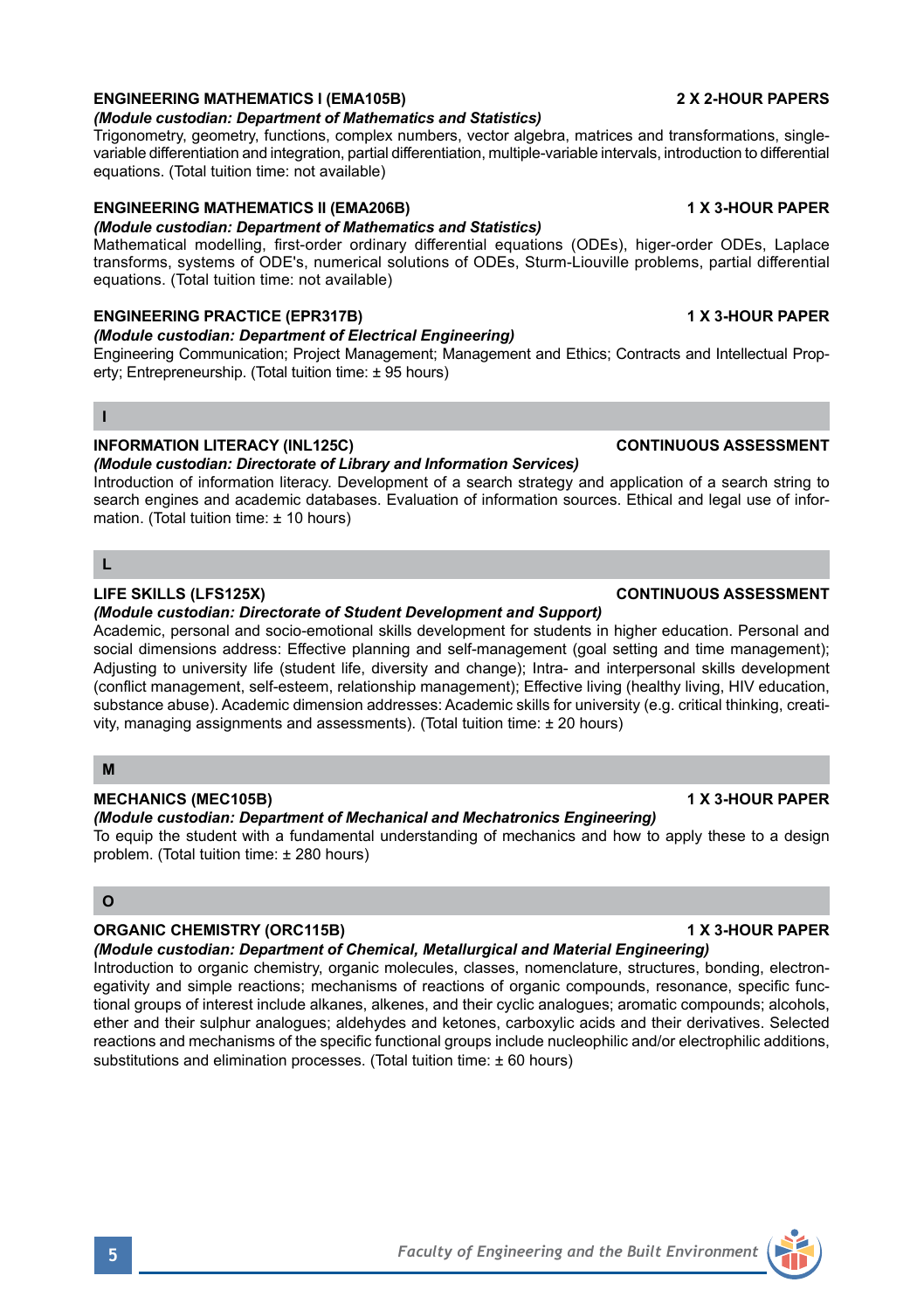# PLASTICS CONVERSION I (PCO206B) **1 X 3-HOUR PAPER**

# *(Module custodian: Department of Chemical, Metallurgical and Material Engineering)* To introduce students to polymer process engineering concepts and principles, to enable them to analyse poly-

mer processing operations in terms of common elementary and shaping steps. At the end of the module, if all the tutorials, tests and assignments are completed successfully, the student will be able to identify, analyse, and solve broadly-defined polymer processing problems. (Total tuition time: ± 280 hours)

## **PLASTICS CONVERSION II (PCO307B) 1 X 3-HOUR PAPER**

# *(Module custodian: Department of Chemical, Metallurgical and Material Engineering)*

To introduce students to pre-processing of plastic materials as well as post-production operations in order to achieve the final desired product. At the end of the module, if all the tutorials, tests and assignments are completed successfully, the student will be able to identify, analyse, and solve, evaluate and critically reflect and address broadly-defined problems. (Total tuition time: ± 280 hours)

## **PLASTICS DESIGN PROJECT (PDP307B/PDP317R) PROJECT ASSESSMENT**

## *(Module custodian: Department of Chemical, Metallurgical and Material Engineering)*

The purpose of the module is to provide holistic and systematic understanding and knowledge of product design. The module is designed and envisaged to mimic real workplace product design problems in which individuals work as part of a collective but also have responsibilities assigned particularly to them. At the end of this module, students can undertake advanced tasks related to the design of injection moulded polymer products and the tools to produce them. (Total tuition time: ± 280 hours)

# PLASTICS MATERIAL SCIENCE I (PMI216B) **1 X 3-HOUR PAPER**

*(Module custodian: Department of Chemical, Metallurgical and Material Engineering)*

To impart fundamental knowledge of the relationships that exist between the structures and properties of materials and on the basis of these structure–property correlations, help students understand the process of designing or engineering the structure of a material to produce a predetermined set of properties. (Total tuition time: ± 140 hours)

# **PLASTICS MATERIAL SCIENCE II (PMI307B) 1 X 3-HOUR PAPER**

*(Module custodian: Department of Chemical, Metallurgical and Material Engineering)*

To equip the students with fundamental and application knowledge of polymer materials, in terms of the phase structure, properties, process requirements and applications, building on to the knowledge gained in the Plastics Material Science module. (Total tuition time: ± 280 hours)

# **PLASTICS PART AND TOOL DESIGN (PPT206B) CONTINUOUS ASSESSMENT**

# *(Module custodian: Department of Chemical, Metallurgical and Material Engineering)*

To equip students with essential skills to design an injection-moulded part and the tool required to produce it. The module aims to prepare students for their design project in the final year by introducing the fundamental aspects of plastic part design and tool (mould) design. (Total tuition time: ± 280 hours)

# **PLASTICS TECHNOLOGY (PTY105B) 1 X 3-HOUR PAPER**

# *(Module custodian: Department of Chemical, Metallurgical and Material Engineering)*

To equip the student with sufficient knowledge to understand the variations of selecting a suitable polymer resin together with suitable additives and be able to relate it to a suitable process so that a well-defined product can be manufactured. This module gives an understanding of a polymer, its structure and its properties, which will enable the student to have a fundamental understanding of the concepts of material and manufacturing processes used. (Total tuition time: ± 280 hours)

# **POLYMER CHEMISTRY (PYC216B) 1 X 3-HOUR PAPER**

# *(Module custodian: Department of Chemical, Metallurgical and Material Engineering)*

Free radical polymerisation of vinyl polymers; ionic polymerisation of vinyl polymers; vinyl polymerisation with complex coordination catalysts; vinyl polymers properties and application; reactions of vinyl polymers; step growth and ring opening polymerisation of non-vinyl polymers; natural and biodegradable polymers. (Total tuition time: ± 140 hours)